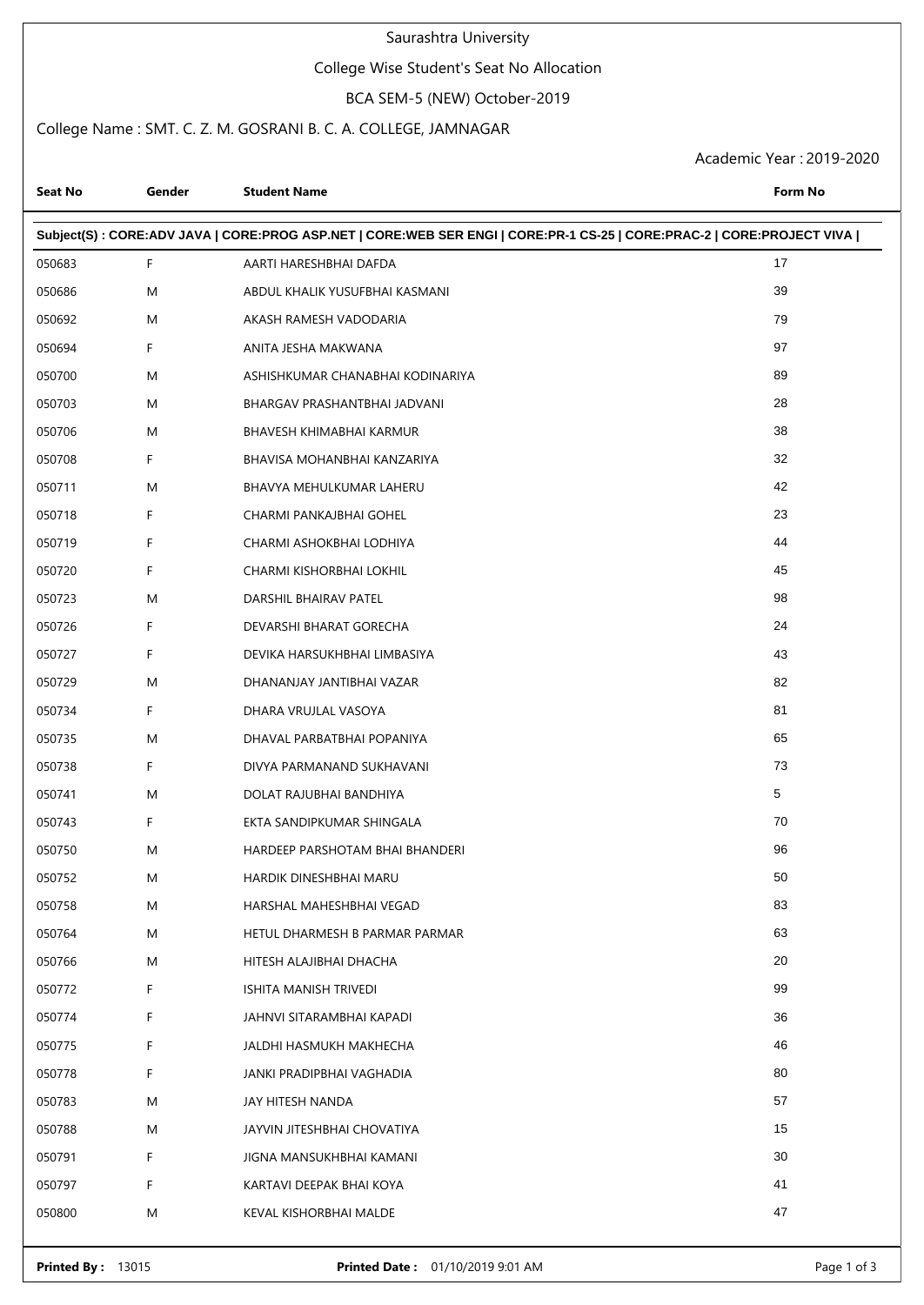#### Saurashtra University

### College Wise Student's Seat No Allocation

# BCA SEM-5 (NEW) October-2019

### College Name : SMT. C. Z. M. GOSRANI B. C. A. COLLEGE, JAMNAGAR

Academic Year : 2019-2020

| <b>Seat No</b> | Gender | <b>Student Name</b>            | Form No        |
|----------------|--------|--------------------------------|----------------|
| 050801         | F.     | KHUSHBU PRAKHSH BHAI BUHECHA   | 8              |
| 050810         | M      | KRUPESH RAJESH CHHATRALA       | 13             |
| 050813         | M      | KULDEEPSINH SURENDRASINH SODHA | 71             |
| 050814         | M      | KULDIP SURESHBHAI KANSAGRA     | 34             |
| 050815         | M      | KUMAR JAGDISH KUMAR RAVI       | $\overline{2}$ |
| 050817         | M      | LAKHAN BHANUBHAI KANJARIYA     | 33             |
| 050822         | F.     | MAHEK ASHOKBHAI HIRPARA        | 26             |
| 050823         | F.     | MAHEK MANISH BHAI PABARI       | 62             |
| 050824         | F.     | MAHEK DILIPBHAI TRIVEDI        | 77             |
| 050825         | M      | MAHMADKHALID SULTANBHAI KHIRA  | 40             |
| 050833         | M      | MEET KIRAN SHAH                | 68             |
| 050836         | F.     | MINAL AMULBHAI TRIVEDI         | 78             |
| 050839         | M      | MOHFIZ HUSEIN CHABBA           | 9              |
| 050844         | F.     | NANDINI PARESHBHAI THAKER      | 76             |
| 050848         | M      | NAYAN ARVINDBHAI KANDU         | 31             |
| 050850         | F.     | NEHA CHANDULAL NATHWANI        | 59             |
| 050852         | F      | NIDDHIBEN DINESHBHAI SUTARIYA  | 74             |
| 050855         | M      | NIKHILKUMAR KANTILAL MUNGARA   | 54             |
| 050858         | M      | NIMESH MOHANBHAI MANGE         | 48             |
| 050860         | M      | NIRAJ DINESHBHAI MANGE         | 49             |
| 050861         | M      | NIRAJKUMAR DILIPBHAI KARANGIYA | 37             |
| 050863         | F.     | NIRANKA ARVINDBHAI MENDPARA    | 52             |
| 050865         | F.     | NISHA JAYESHBHAI CHOVATIYA     | 16             |
| 050867         | F      | NISHA ANILBHAI NAGPAL          | 55             |
| 050872         | M      | PARTH KUMAR JB BJM BHAI.       | $\mathbf{1}$   |
| 050889         | M      | PREM NAVINBHAI ASWAR           | 3              |
| 050891         | F.     | PRIYA GAUTAMBHAI MAVANI        | 51             |
| 050896         | F.     | RADHESHA VALLBHADAS RAYACHURA  | 67             |
| 050898         | M      | RAHUL ASHOKBHAI KANZARIYA      | 35             |
| 050904         | M      | RAVI KANJIBHAI RATHOD          | 66             |
| 050907         | F      | REETU JITENDRABHAI TEJVANI     | 75             |
| 050913         | M      | RONAK ARJANBHAI CHANDRAVADIYA  | 10             |
| 050914         | M      | RONAK MUKESHBHAI DAVADRA       | 19             |
| 050916         | M      | RONIL ATULBHAI PARMAR          | 64             |
| 050918         | M      | RUSHIK RAJUBHAI HARIYANI       | 25             |
| 050920         | M      | RUTVIK GOVINDBHAI BHENSDADIYA  | $\overline{7}$ |
| 050922         | M      | SAGAR SHAILESH BHADRA          | 6              |

**Printed By :** 13015 **Printed Date :** 01/10/2019 9:01 AM **Printed By :** 13015 Page 2 of 3